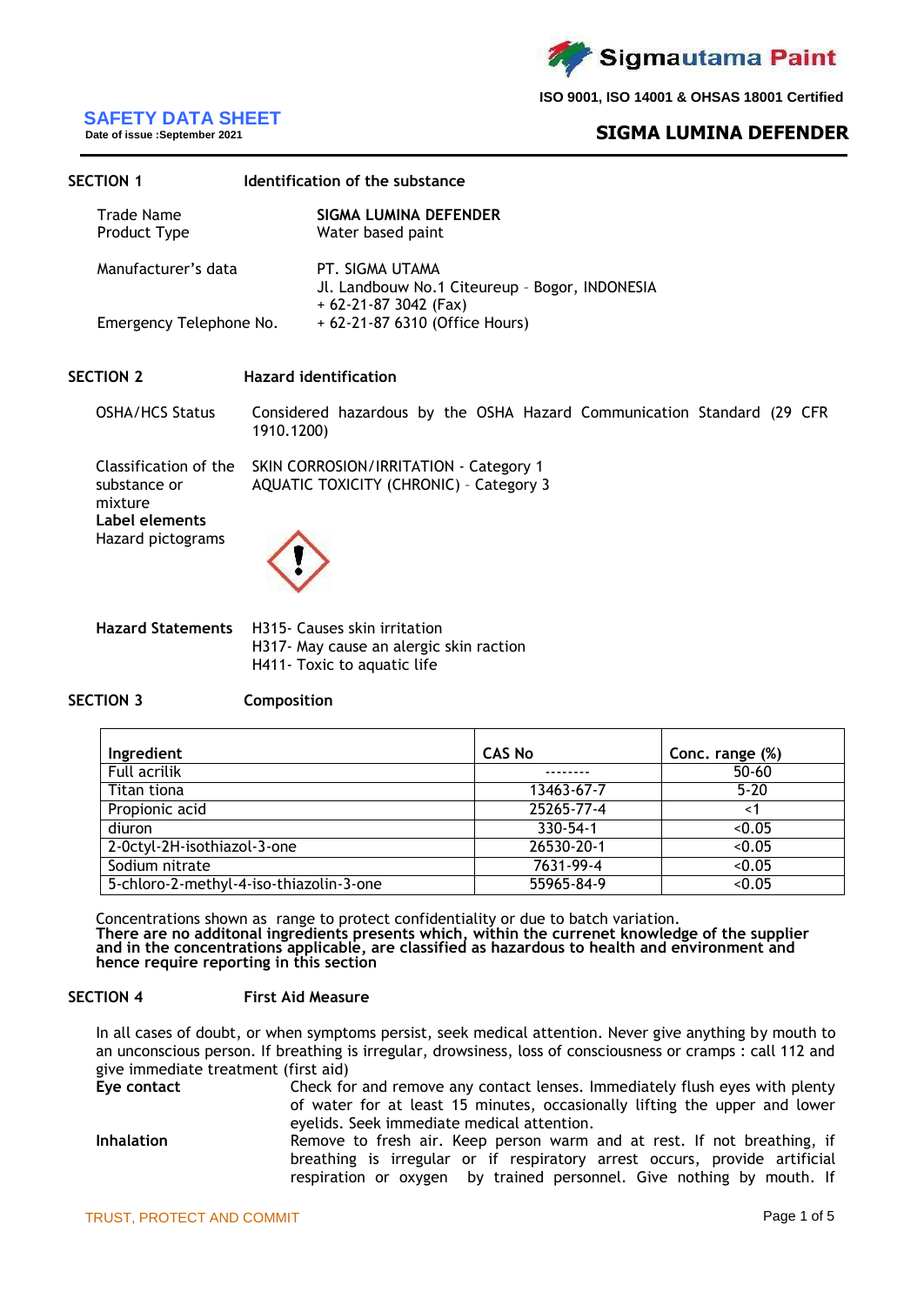

# **SAFETY DATA SHEET**

|  | DAFETT DATA ƏNEE              |  |  |
|--|-------------------------------|--|--|
|  | Date of issue :September 2021 |  |  |

# **SIGMA LUMINA DEFENDER**

|                             | unconscious, place in recovery position and get medical attention immediately                                                                                |
|-----------------------------|--------------------------------------------------------------------------------------------------------------------------------------------------------------|
| Skin contact                | Remove contaminated clothing and shoes. Wash skin thoroughly with soap and                                                                                   |
|                             | water or use recognized skin cleanser.                                                                                                                       |
| Ingestion                   | If swallowed, seek medical advice immediately and show this container or                                                                                     |
|                             | label. Keep person warm and at rest. Do not induce vomiting unless directed<br>to do so by medical personnel. Lower the head so that vomit will not re-enter |
|                             | the mouth and throat                                                                                                                                         |
|                             |                                                                                                                                                              |
| <b>SECTION 5</b>            | <b>Fire Fighting Measure</b>                                                                                                                                 |
| <b>Extinguishing media</b>  | Recommended: Waterbased product, No risk of fire                                                                                                             |
|                             | Not to be used: Waterbased product, No risk of fire                                                                                                          |
| <b>Hazards from the</b>     | In a fire or heated, a pressure increase will occur and the container may burst,                                                                             |
| substance or mixture        | with the risk of a subsequent explosion. This material is toxic to aquatic life                                                                              |
|                             | with long lasting effects. Fire water contaminated with this material must be                                                                                |
|                             | contained and prevented from being discharged to any waterway, sewer or                                                                                      |
| <b>Hazardous combustion</b> | drain.<br>Decomposition products may include the following materials : carbondioxide,                                                                        |
| products                    | carbonmonoxide                                                                                                                                               |
| Special equipment for       | Fire-fighters should wear appropriate protective equipment and self-contained                                                                                |
| fire fighter                | breathing apparatus (SCBA) with a full face-piece operated in positive pressure                                                                              |
|                             | mode.                                                                                                                                                        |
| <b>SECTION 6</b>            | <b>Accidental release measurement</b>                                                                                                                        |
|                             |                                                                                                                                                              |
| Personal precautions,       | No action shall be taken involving any personal risk or without suitable training.                                                                           |
| protective equipment        | If the product contaminates lakes, rivers, or sewers, inform the appropriate                                                                                 |
| and emergency               | authorities in accordance with local regulations. Avoid all direct contact with                                                                              |
| procedures                  | the spilled material. Exclude sources of ignition and be aware of explosion                                                                                  |
|                             | hazard. Ventilate the area. Avoid breathing vapor or mist. Refer to protective<br>measures listed in sections 7 and 8.                                       |
| Environmental               | Avoid dispersal of spilled material and runoff and contact with soil, waterways,                                                                             |
| precautions                 | drains and sewers. Inform the relevant authorities if the product has caused                                                                                 |
|                             | environmental pollution (sewers, waterways, soil or air). Water polluting                                                                                    |
|                             | material. May be harmful to the environment if released in large quantities                                                                                  |
| Methods for cleaning up     | Stop leak if without risk. Move containers from spill area. Prevent entry into                                                                               |
|                             | sewers, water courses, basements or confined areas. Wash spillages into an                                                                                   |
|                             | effluent treatment plant or proceed as follows.                                                                                                              |
| <b>SECTION 7</b>            | Handling and storage                                                                                                                                         |
|                             |                                                                                                                                                              |
| <b>Handling</b>             | Use proper personal protective equipment (see section 8). Do not breathe<br>vapour, avoid swallowing, avoid direct contact with eyes, skin and clothing.     |
|                             | Make sure the paint is used in a state of adequate air circulation (good                                                                                     |
|                             | ventilation). Use a respirator if ventilation or air circulation is inadequate. Do                                                                           |
|                             | not allow spills / leaks. Do not eat and or drink around the area where the                                                                                  |
|                             | painting process is taking place using this product. Clean your hands and wash                                                                               |
|                             | your face before eating and or drinking when you have finished using this                                                                                    |
|                             | product                                                                                                                                                      |
| <b>Storage</b>              | Make sure the product is tightly closed during storage. Store and use away                                                                                   |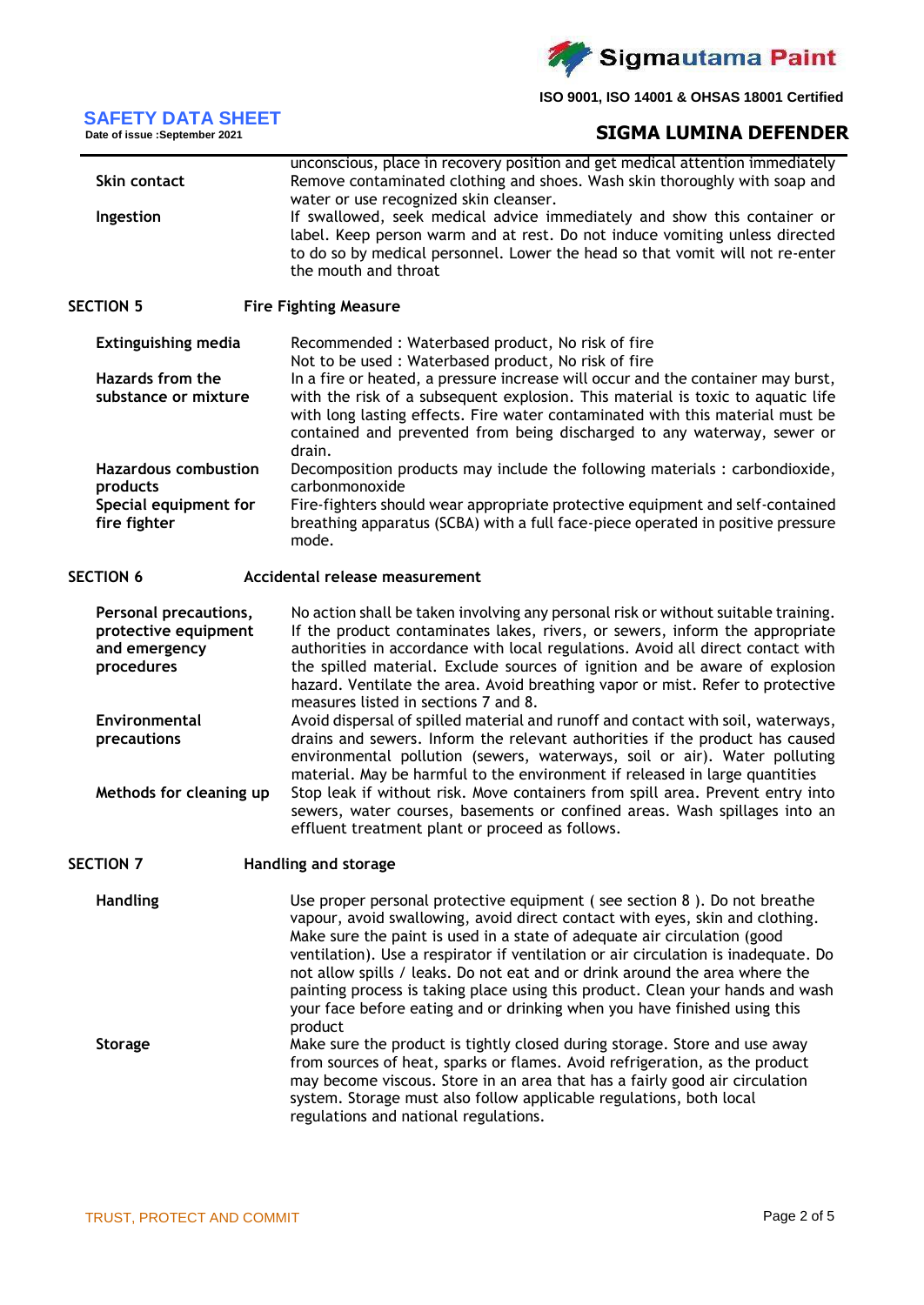

# **SAFETY DATA SHEET**

**Date of issue :September 2021**

# **SIGMA LUMINA DEFENDER**

| <b>SECTION 8</b> |                          | <b>Exposure control/personal protection</b> |  |
|------------------|--------------------------|---------------------------------------------|--|
|                  | Ingredient               | <b>Exposure limit</b>                       |  |
|                  | Titan tiona              | <b>ACGIH/TLV</b>                            |  |
|                  |                          | TWA: $10 \text{ mg/m}^3$                    |  |
|                  |                          | <b>OSHA PEL</b>                             |  |
|                  |                          | TWA 15 mg/ $m3$                             |  |
|                  | 5-chloro-2-methyl-4-iso- | <b>OEL</b>                                  |  |
|                  | thiazolin-3-one          | SHORT TERM VALUE: 0,2 mg/m <sup>3</sup>     |  |
|                  |                          | LONG TERM VALUE: 0,2 mg/m <sup>3</sup>      |  |

#### **Personal Protection**



|                             | Use GOGGLES OR FACE SHIELD                                                                                                                                                                                                                                                                                                                                                                    |
|-----------------------------|-----------------------------------------------------------------------------------------------------------------------------------------------------------------------------------------------------------------------------------------------------------------------------------------------------------------------------------------------------------------------------------------------|
|                             | USE APPRON OR OTHER CLOTHING TO AVOID SKIN CONTACT                                                                                                                                                                                                                                                                                                                                            |
|                             | Use clothes that can protect the whole body and also use shoes that are<br>resistant to chemicals                                                                                                                                                                                                                                                                                             |
| <b>Engineering controls</b> | Keep gas, vapor, or dust cocentration below any lower explosive limit. Arrange<br>sufficient ventilation by local exhaust ventilation and good general ventilation<br>to keep the airborne concentrations of vapors or dust lowest possible and below<br>their respective threshold limit value. Ensure that eyewash stations and safety<br>showers are proximal to the work-station location |
| <b>Hygiene measures</b>     | Wash hands, forearms, and face thoroughly after handling compounds and<br>before eating, smoking, using lavatory, and at the end of day.                                                                                                                                                                                                                                                      |

### **SECTION 9 Physical and chemical properties**

| Physical         | Liquid-colored             |
|------------------|----------------------------|
| Odor             | Characteristic odor        |
| Solid content    | $33 + 2 %$ (by volume)     |
| Flash point      |                            |
| Vapor density    | $<$ 1 (air=1)              |
| Spesific density | $1.25 \pm 0.15$ kg / litre |
| Viscosity        | $102 \pm 2$ ku             |
| Solubilities     | soluble in water           |

# **SECTION 10 Stability and reactivity**

| Reactivity chemical      | No data Available                                                        |
|--------------------------|--------------------------------------------------------------------------|
| Possibility of hazardous | Under normal conditions of storage and use, hazardous reactions will not |
| reactions                | occur                                                                    |
| Conditions to avoid      | No data Available                                                        |
| Stability chemical       | This product quite stabil                                                |
| Hazardous decomposition  | Under normal conditions of storage and use, hazardous reactions will not |
| products                 | occur.                                                                   |

# **SECTION 11 Toxicological information**

| Ingredient                  |                    | Oral LD 50, mg/kg Skin LD 50, mg/kg | Inhalation vapor LD<br>50, mg/l/4 hours |
|-----------------------------|--------------------|-------------------------------------|-----------------------------------------|
| Titan tiona                 | $>5000$ mg/kg, rat | $\overline{\phantom{0}}$            | $>6,82$ mg/L, rat                       |
| 2-Octyl-2H-isothiazol-3-one | $>5000$ mg/kg, rat | $>$ 2000 mg/kg, rat                 | ۰                                       |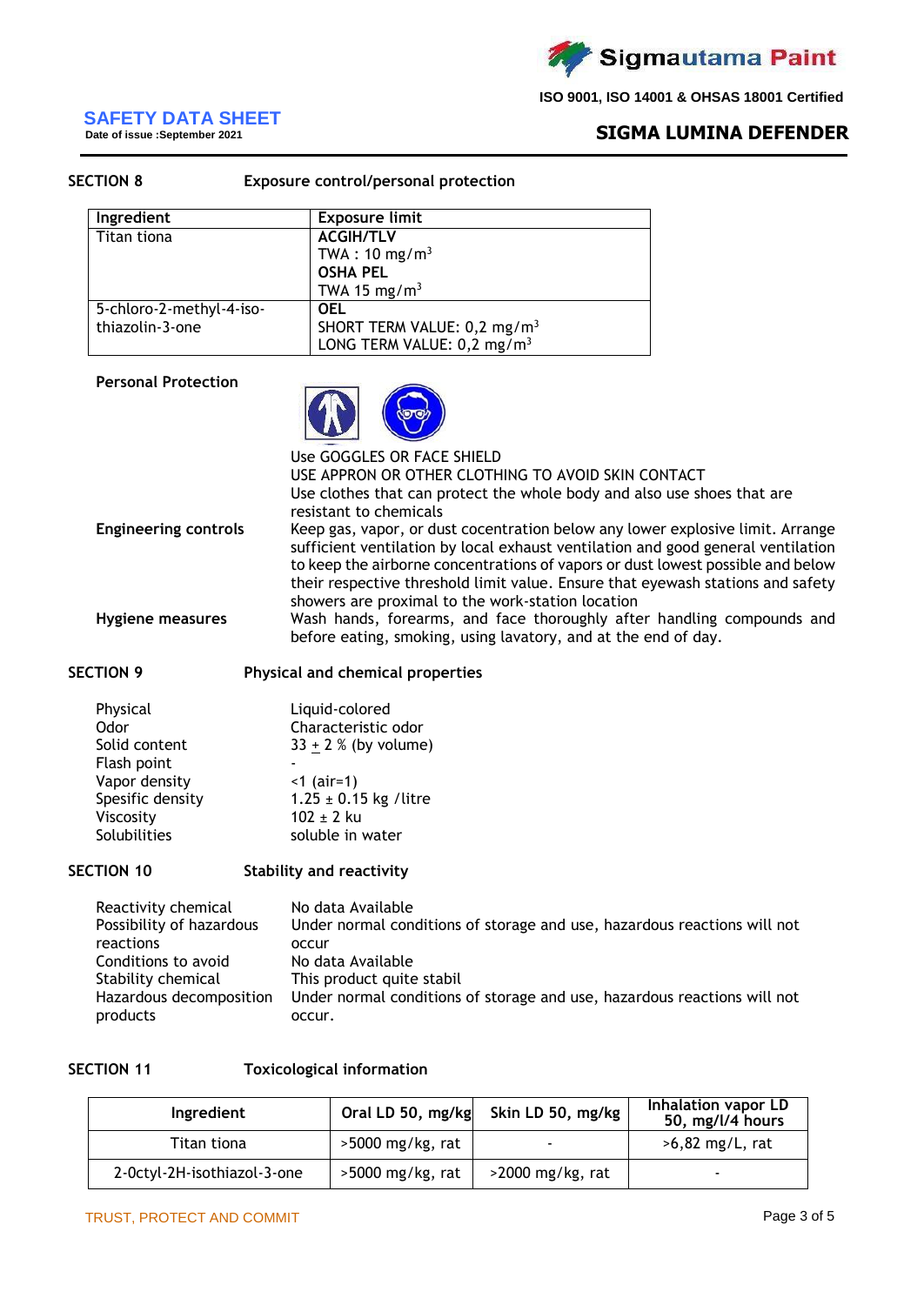

# **SAFETY DATA SHEET**

**Date of issue :September 2021**

# **SIGMA LUMINA DEFENDER**

| 5-chloro-2-methyl-4-iso-thiazolin-<br>B-one | $>$ 2000 mg/kg, rat | $>5000$ mg/kg, rat                          |                   |
|---------------------------------------------|---------------------|---------------------------------------------|-------------------|
| Propionic acid                              |                     | $>3200$ mg/kg, rat $ >20$ mL/kg, guinea pig | $>3,55mg/L$ , rat |

## **SECTION 12 Ecological information**

| Ingredient                  | 96 hr LC50 fish,    | 48 hr EC50 crustacea, | 96 hr EC50 algae,   |
|-----------------------------|---------------------|-----------------------|---------------------|
|                             | mg/l                | mg/l                  | mg/l                |
| Titan tiona                 | Tidak ada data      | Tidak ada data        | Tidak ada data      |
| 2-Octyl-2H-isothiazol-3-one | 0,03, Rainbow trout | 0,1, Daphnia magna    | 0,084, Scenedesmus  |
|                             |                     |                       | subspicatus         |
| Diuron                      | 14,7, Rainbow trout | 1,4Daphnia magna      | 0,031 Scenedesmus   |
|                             |                     |                       | subspicatus         |
| 5-chloro-2-methyl-4-iso-    | 0,22, Rainbow trout | 0,1, Daphnia magna    | 0,048,              |
| thiazolin-3-one             |                     |                       | Pseudokirchneriella |
|                             |                     |                       | subcapitata         |
| Propionic acid              | 30, Phimephales     | >95 Daphnia magna     | 18,4, Selenastrum   |
|                             | promelas            |                       | capricornutum       |

## **Toxicity on activated sludge:**

| Ingredient                              | EC50, mg/L activated sludge |
|-----------------------------------------|-----------------------------|
| 5-chloro-2-methyl-4-iso-thiazolin-3-one | 7,92 OECD 209               |
| 2-Octyl-2H-isothiazol-3-one             | 30,4 OECD 209               |
| Diuron                                  | >10000 OECD 309             |

Environmental precaution : harmful to aquatic organism, may cause long term adeverse effect in the aquatic environment.

#### **SECTION 13 Disposal consideration**

Do not allow to enter drains or watercourses. When burning, it must be controlled. Used materials and/or containers must be disposed of as hazardous waste. Used containers can be reused after cleaning. If the material and/or container disposed of mixed with other waste, then this rule is no longer valid, must be coded accordingly.

For more clear and correct information regarding the rules for disposal in each area.

# **SECTION 14 Transport information**

Classification for ground and rail transport : Unregulated Classification for sea transportation : Unregulated Classification for air transport : Unregulated Transport hazard class : Not regulated UN Number : Not set IATA Number : Not set IMO Number : Not set Transport classifications may vary based on the size of the container and also based on local or state regulations. Make sure it is always transported in a tightly closed container and placed with the lid facing